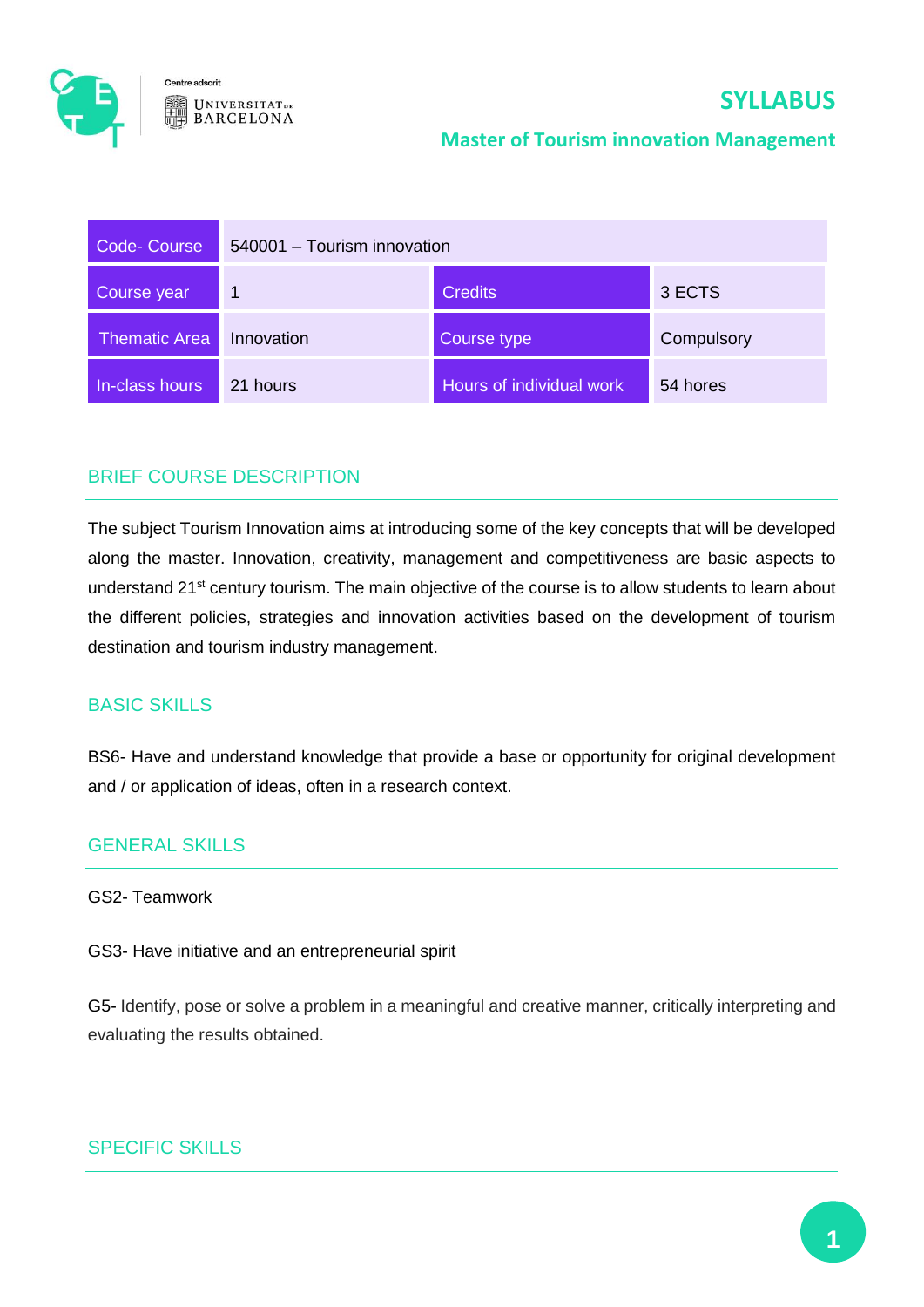



#### **Master of Tourism innovation Management**

SS6 - Analyze and evaluate the tourism potential of cultural, food and territorial resources when designing innovative products, services and projects.

SS7- Plan and develop sales and communication strategies and actions for tourism projects.

SS12 – Transform and add value to ideas and knowledge for the customer generating sustainable results for tourism organizations and society.

## ACADEMIC CONTENT

- 1. Innovation as a driver of competitiveness.
- 2. Innovation and creativity.
- 3. Leadership and emotional management.

## LEARNING METHODOLOGY

The course learning methodology is based on explanation and presentation of concepts and ideas, complemented with practical examples and applied case studies besides group activities and discussions.

## ASSESSMENT SYSTEM

The evaluation process determines the degree of a student's achieved learning with regards to the competencies of the course in hand.

Students are able to request to be evaluated via a system of continuous assessment along the academic year or a single assessment at the end of the established period of time.

**Continuous Assessment** consists of the evaluation of the teaching-learning process based on the continuous monitoring of the student's performance through the acquired comprehension, coursework and exams. Attending a minimum of 80% of the classes is required to follow this system.

**Single Assessment** consists in the evaluation of the student's learning administered at the end of the established period of time. This system of evaluation is available for all students that provide appropriate proof of their inability to regularly attend class. This assessment is determined based on the learning evidences proven through this evaluation.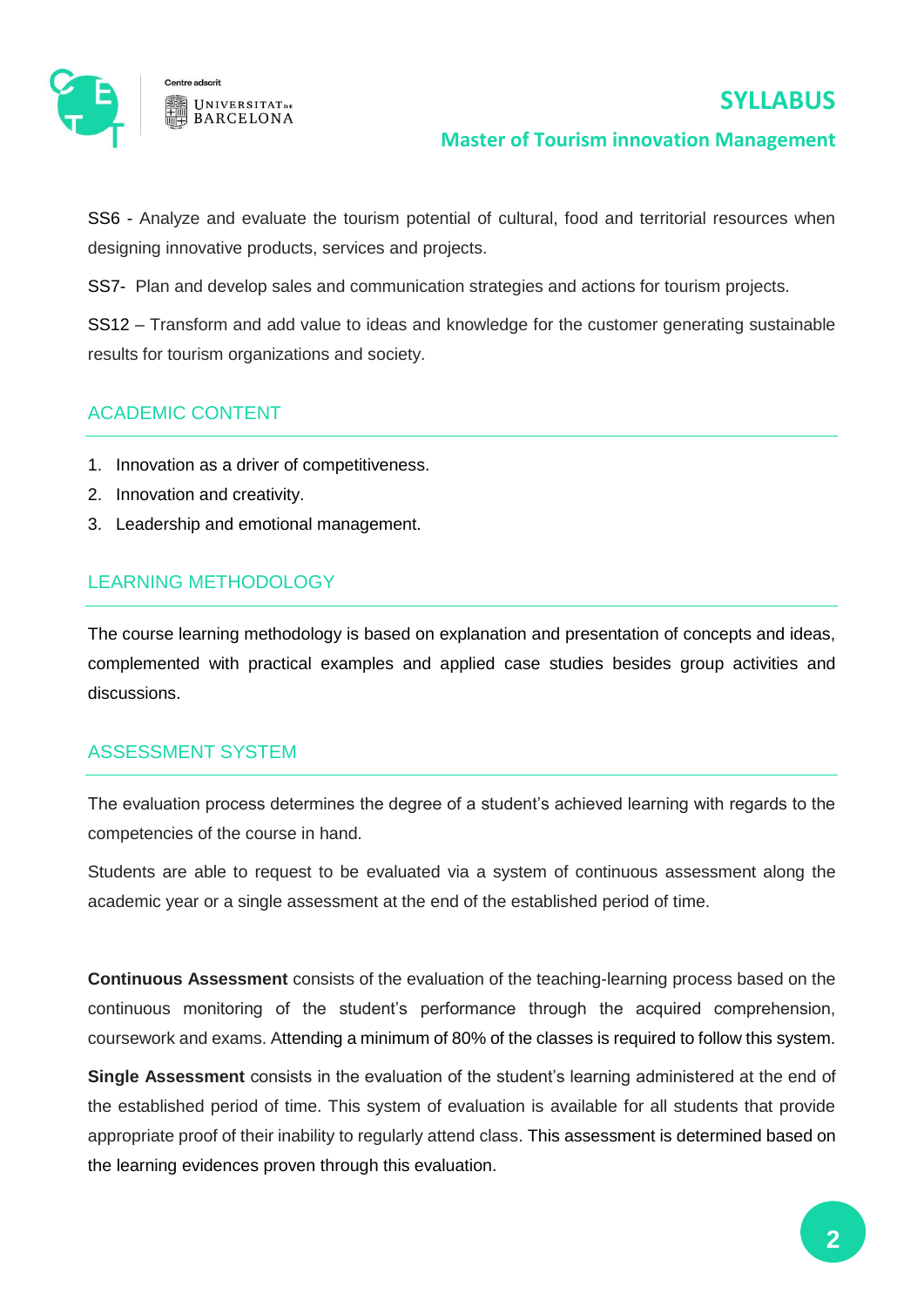

## **Master of Tourism innovation Management**

| <b>Evaluation systems</b> | <b>Continuous</b> | <b>Single</b> |
|---------------------------|-------------------|---------------|
| Activity 1 (group)        | 40%               |               |
| Activity 2 (individual)   | 60%               | 60%           |
| Activity 3 (individual)   | ---               | 40 %          |

#### **Review and Reassessment of the Course**

The student has the right to review all the evidences that have been designed for the assessment of learning.

If a student fails to achieve the learning objectives of the course, in order to opt for the reassessment of the course and submit a new reassessment task, it will be mandatory to fulfil one of these conditions:

A) Students must have been awarded a mean grade of 5.0 or higher in relation to the activities carried out throughout the semester without taking into account the final exam/s (both continuous assessment and single assessment) and having attended the final exam.

B) Students must have been awarded a final minimum grade of 4.0 in the overall course.

#### **REFERENCES**

Covey, S. R. (2009). *Los siete hábitos de la gente altamente efectiva*. Barcelona: Paidós.

Coyle, D. (2009). *Las claves del Talento*. Barcelona: Planeta.

Goleman, D. (2002). *El líder resonante*. Barcelona:Plaza y Janés.

Innovation Mangement (s.f.). Disponible en línea, <http://www.innovationmanagement.se/>